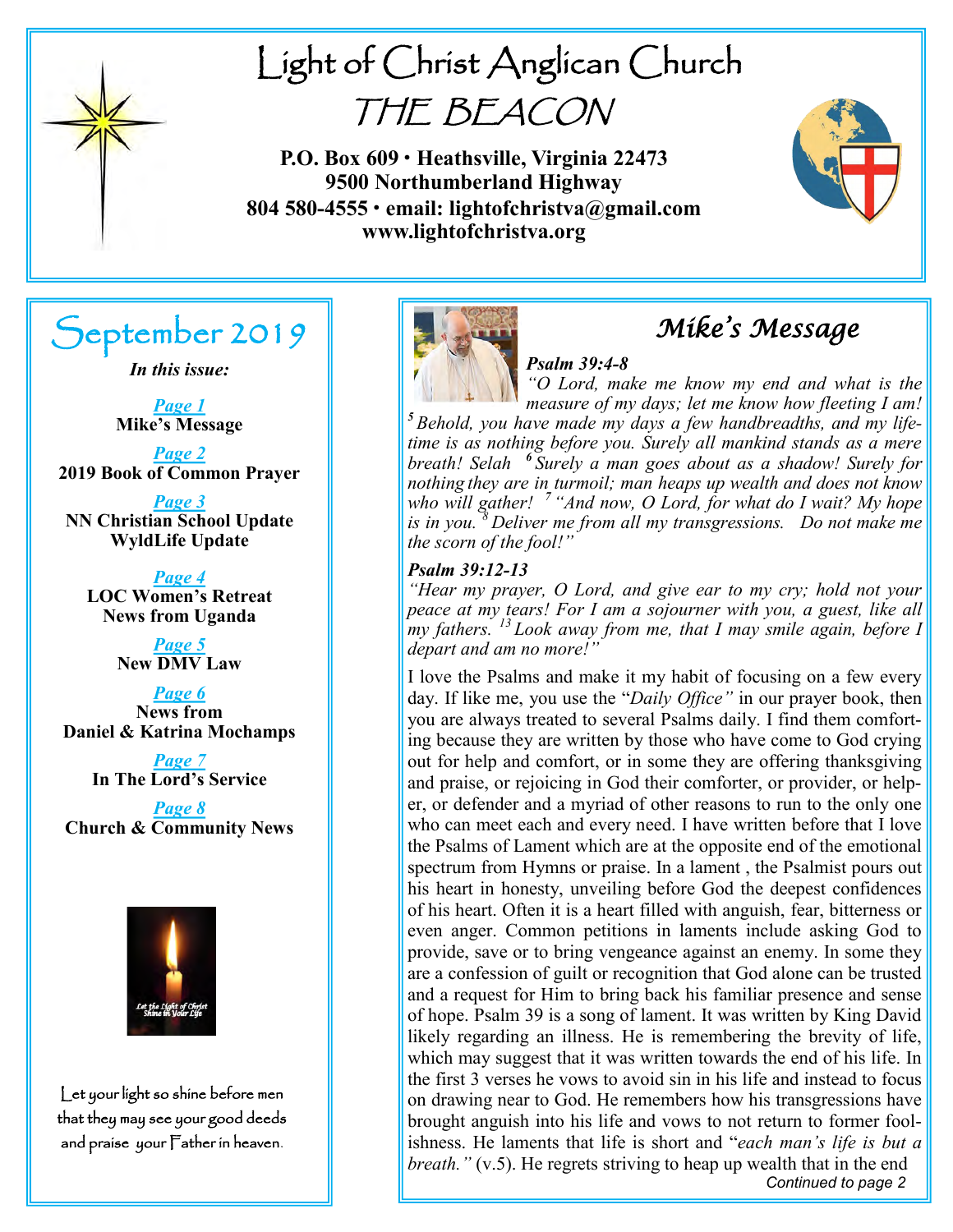will go to someone else, that he might not even know. As if finally coming to his senses, he remembers that his hope is only to be found in God, and God alone. He laments that he feels alone and alienated from God and his people because he has lost his focus on God alone. This recognition leads him to appeal to God to deliver him from such foolish transgressions and to focus on the importance of knowing God intimately while there is still time left for him.

I've been thinking about the importance of focusing on God above all things as I have come to the realization that he is not only our source of life, but is of first importance in all things. *"For I delivered to you as of first importance what I also received: that Christ died for our sins in accordance with the Scriptures…" 1 Cor. 15:3*

As most of you know, I will be going on medical leave for an indeterminate amount of time. As I have shared with many of you, I have never been really sick before. I've had injuries and the normal childhood diseases, plus a few colds and flu. Don't misunderstand me, even now my illness is mostly irritating and inconvenient, but it has reminded me that our time on this earth is short.

I'm bringing my lament before the Lord, inviting him to help me focus on him and his glory above all else. I ask God to use this time to transform me into the man of God that he wants me to be. If you are inclined to pray for me during this season of our lives, please pray for that first and foremost.

Blessings!

# **The New Book of Common Prayer 2019**

You have heard about it. Many of you have purchased a copy. If you have perused or begun to use the book for private or family worship, you may have noticed differences from the services in the BCP 1979 and the BCP 1928. Many have noticed that the wording of the Creed and the name of the Holy Communion service used at Light of Christ have changed during the past year. The Psalms probably seem both familiar and unfamiliar: familiar if you use, or grew up using, the 1928 or earlier original Miles Coverdale version; unfamiliar if you are used to the 1979 Episcopal Church's major revision of Coverdale. The New Coverdale Psalter begins on p. 267 of the new prayer book. Check it out!

Why did the Anglican Church in North America think it necessary to publish a new prayer book?

In the Preface (Archbishop Foley Beach and Archbishop Emeritus Robert Duncan state that *the 2019* 

*BCP is part of the 21st century's "global reassessment of the* Book of Common Prayer of 1662 as '*standard for doctrine, discipline, and worship"* (p.4). They also place the new book within the historic tradition of Reformation Anglicanism which drew on the Church's catholic, or universal, liturgical tradition. Its consummate expression was in the English Book of Common Prayer of 1662, which remained the standard worldwide until the revisions of the Episcopal Church USA in the 1970's.

Ever since its birth in June 2009, the ACNA has had the goals of developing a new Book of Common Prayer, one that is closer to the tradition of the 1662 BCP than some other recent BCP's in use throughout the global Anglican Communion. This then is part a global effort within the context of GAFCON (Global Anglican Future Conference).

Archbishops Foley and Robert conclude their Preface with the following: *The Book of Common Prayer (2019) is indisputably true to Cranmer's originating vision of a form of prayers and praises that is thoroughly Biblical, catholic in the manner of the early centuries, highly participatory in delivery, peculiarly Anglican and English in its roots, culturally adaptive and missional in a most remarkable way, utterly accessible to the people, and whose repetitions are intended to for the faithful catechetically and to give them doxological voice.*

As we continue this series on our new Prayer Book, it is appropriate to talk about the Holy Eucharist or Holy Communion service. This is the service most familiar to frequenters of Light of Christ of a Sunday morning. To quote from the Introduction, p. 104: *Holy Communion is normally the principal service of Christian worship on the Lord's Day, and on other appointed Feasts and Holy Days.* There are two forms of this service in our new prayer book. The first (pp. 105-122) is called the *Anglican Standard Text*. It comes directly from the service of 1662. It can be found in successive American prayer books through 1928. It was continued slightly altered in BCP 1979, Rite One.

The second service, which is used at Light of Christ, is called the *Renewed Ancient Text* (pp. 123-138). It is a similar to the Anglican Standard Text, but draws on ancient texts not yet discovered at the time of the Reformation. Whichever version is used, the Eucharist is "a chief means of grace for a sustained and nurtured life in Christ." (BCP 2019, p. 7)

For an excellent exposition of *Our Worship, Our Liturgy, Our New Prayer Book* please visit Bishop John Guernsey's presentation to LOC, Saturday morning,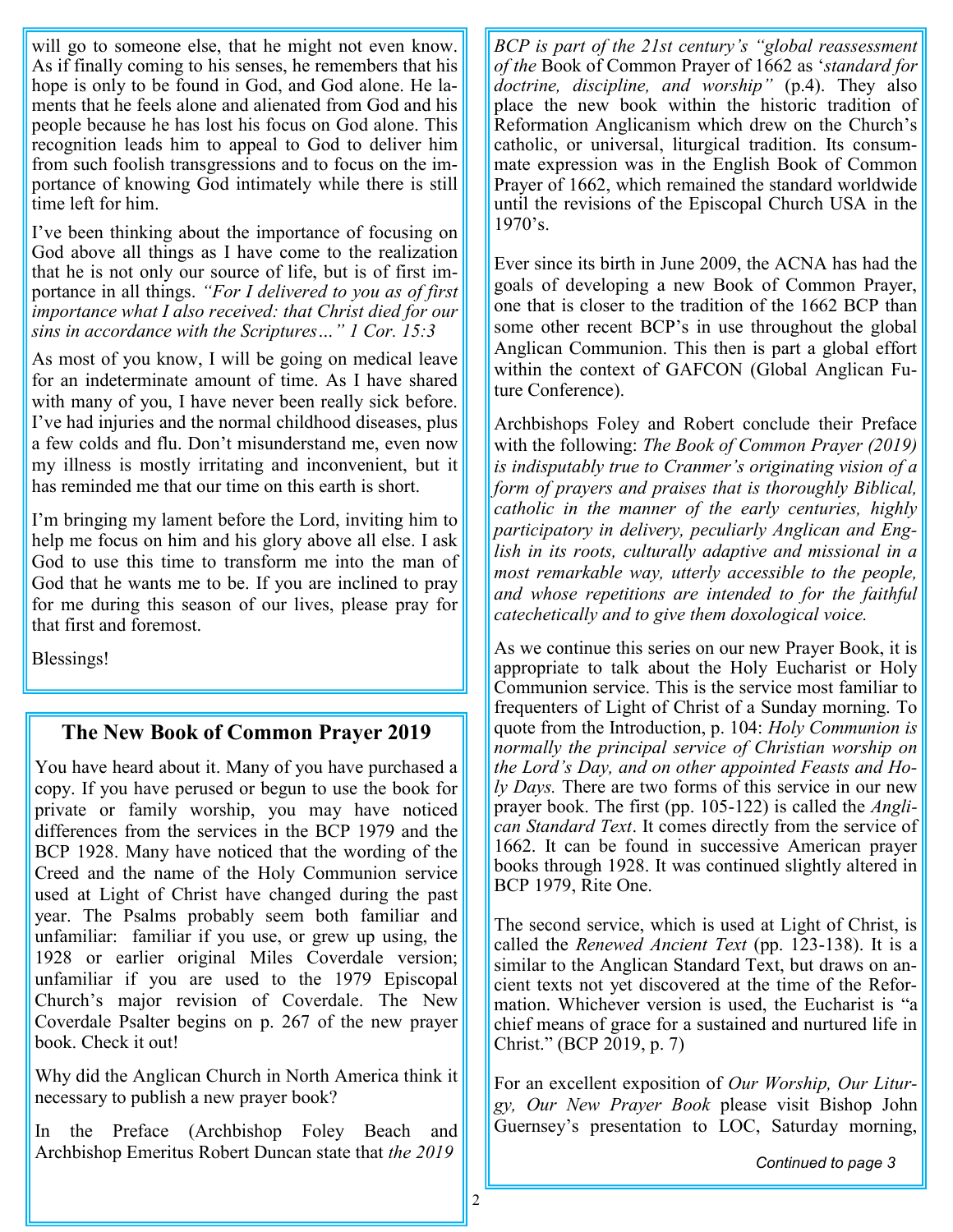August 17, 2019, which can be found at ([http://](http://lightofchristva.org/Videos_2019/Bishop_Guernsey_08-16-19.html) lightofchristva.org/Videos 2019/Bishop Guernsey 08-16-[19.html\)](http://lightofchristva.org/Videos_2019/Bishop_Guernsey_08-16-19.html).

Parishioners have asked, "What's up with the Peace?" Admittedly liturgy can be a bit of a moving target at LOC as we attempt to adapt to local conditions, ecumenical sensibilities, and evangelistic objectives. As you can see in the new prayer book, it is located on p. 114 & p. 131. The rubric ("stage directions") simply says: *Then the Ministers and People may greet one another in the Name of the Lord.* What is not spelled out is the extent and depth of this greeting process. In pre-Reformation times, this was an exchange of the kiss of peace among the clergy on the altar. In modern times it was extended to the congregation with the understanding that only those in one's immediate vicinity were to be greeted in the Lord's Name. Being worshippers filled with the love of Christ, this process was naturally extended to as many as one could conveniently reach in a "reasonable" amount of time. Nevertheless, the abbreviated practice is preferred to the "Seventh Inning Stretch" event.

In recent years at LOC, the peace was moved to the beginning of the service, with Bishop John's permission, to avoid a break in the flow of the service between the Comfortable Words and the Offertory. However, Prayers for Birthdays and a Prayer for the Offertory were introduced in the original position of the Peace, also creating in an interruption in the flow of the service. The Peace has been reinstated to its proper liturgical position as of August 25.

Fr. Ed Moore



#### **Northern Neck Christian School (NNKCS) Update www.northernneckchristian.org**

Thank you for the overwhelming support for Northern Neck Christian School. Starting a new school is a huge step of faith, and we trust that God will provide all that is needed for what He is calling us to do.

We held an Open House on August  $24<sup>th</sup>$  at Zion Church for the parents and students of the NNKCS. The parents were introduced to the teaching and administrative staff, they received an overview of the Montessori Methodology and Philosophy from Ms. Joan Marie Parasine and we reviewed the Parent Handbook.

Our first day of school is September 3, at Zion Church, the 8 students are evenly divided, 4 boys and 4 girls. They children enjoyed seeing their new class and the parents were pleased at how interested they were in the Montessori materials. One little girl cried and said she didn't want to leave when the parents told her it was time to go.

Please continue to pray for the school, the families and the NNKCS staff.

## **Northumberland WyldLife Update**



Summer has flown by and the school year is coming quickly in just one week! WyldLife is gearing up for a jam-packed semester of fun, fellowship, and adventure! Our vision for this year is to double our reach in our middle school ministry and to begin laying the foundation for outreach ministry with high school students. One huge way that we have been working towards our goal is by securing a regular, neutral location to have our WyldLife events. Smithland Baptist Church has graciously offered us the use of their parsonage for our ministry! We have been getting the parsonage, nicknamed "The Brick House", ready for this school year by painting and decorating the new space and are so excited to see what the Lord is going to do in this house in the months to come.



Another exciting announcement--we are adding another member to our team! I am thrilled to introduce you to Kristi, our new part-time staff associate. Kristi is a native of the Northern Neck! She graduated from Northumberland High School and then moved to Lynchburg to pursue her bachelor's degree at Liberty University. Following her graduation, she stayed in Lynchburg and continued to grow deep roots in the area through involvement with her local church. Through much discernment, she felt a strong call from the Lord to move back to her hometown and reach the kids of her community. She moved back to the area in May and has been jumping right into our ministry. She will be focusing on continuing to grow our WyldLife ministry and learning the ropes of all things WyldLife. We are so lucky to have her on our team!!

Thank you for all of your support! We are grateful to continue to step into the lives of kids!

Laura Raciborski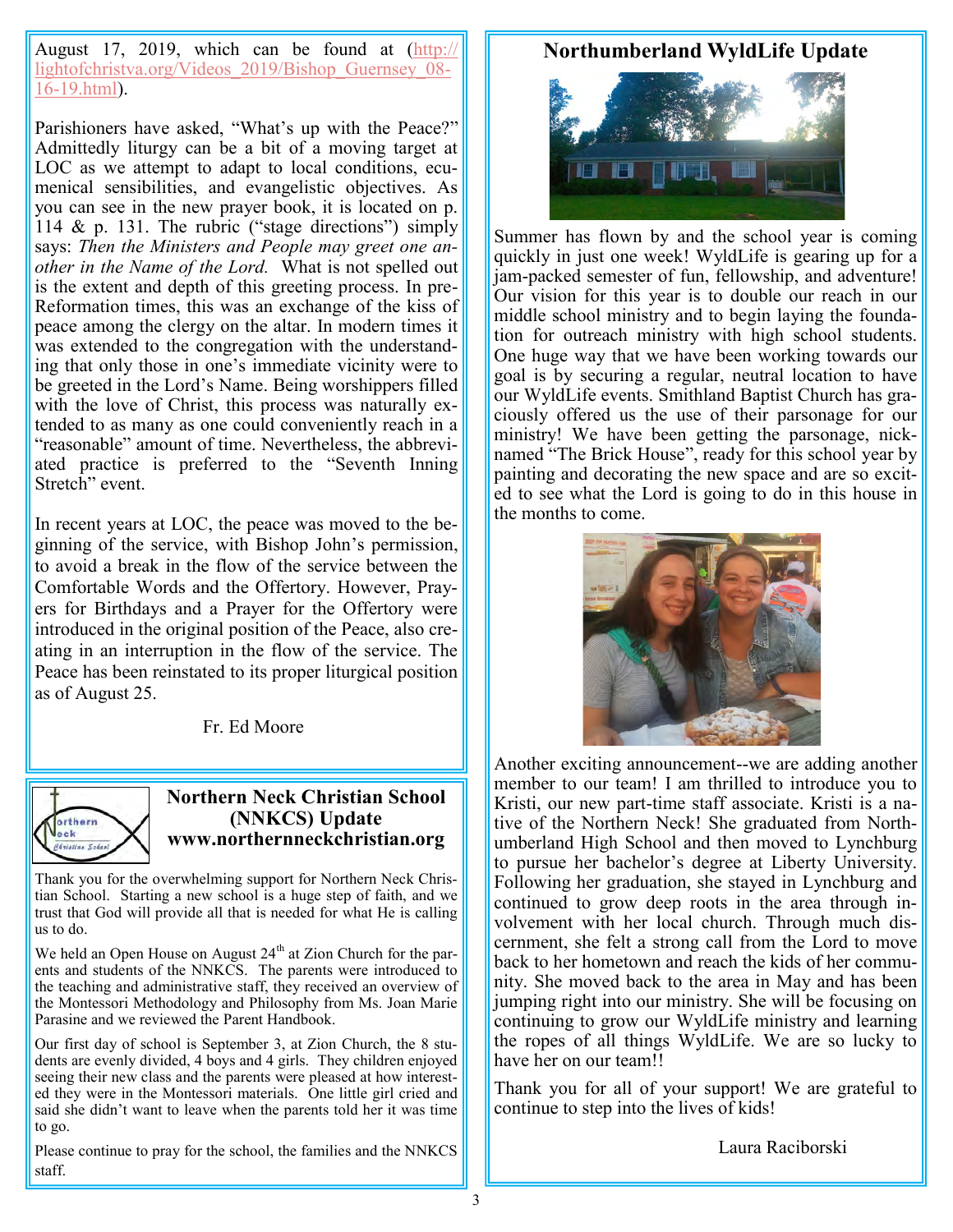# **Light of Christ Women's Retreat – Living Ordinary Lives for God's Glory!**



The Women of LOC, joined by several women from other churches, gathered on Saturday, August  $3<sup>rd</sup>$  for our annual retreat. We met at RWC in the auditorium for a continental breakfast and then began our day with a get acquainted mixer led by Melinda Floom. Mary Swann introduced our program entitled, "Living Ordinary Lives for God's Glory", which was based on the book, *There Are No Ordinary People*, written by Jeff Lucas, a renowned English author, speaker, and broadcaster. We watched his DVD which was presented in four segments, and we concluded each viewing with table discussions around specific questions to consider. Each segment was based on the life of Barnabas and provided scripture readings about his ministry. We learned that he was a good man because he had an open heart and an open mind. He saw God's grace in others and was a great encourager by coming alongside people and upholding them in their journey. He led many to Christ. The life of a good person always points to God, and we learned how we can live very ordinary lives and at the same time leave a legacy for others by the way we lived. We were blessed to have Mary guide us through the day and conclude it with a summary and communion service to end our time together. The fellowship and discussions around the tables were quite lively with spiritual blessing and brought laughter and in some cases tears.

Suzy Norman helped in preparing the materials for registration, and Leslye Morrison produced a beautiful notebook for us to use during our study. Mary Swann, Anna Brennan, Doris Myers and Courtney Ludeman served as facilitators at each table. Throughout the day we had wonderful times of worship led by Anne Gray Fuller on the piano with Leslye Morrison and Melinda Floom leading us in the singing of beautiful hymns of praise and thanksgiving to God. Joy Gwaltney circulated around the tables, taking wonderful pictures of our women experiencing the content of the teaching. You may go on the website and see the results of her photographic skill. A great big thank you goes to all of them from the bottom of my heart for their dedication in assisting with the retreat. They all demonstrated what it means to have a Barnabas spirit in coming alongside to help me put together a special day for the women who attended.



I think we all discovered that there are no ordinary people in this world, and we were inspired to live out the scripture verse our retreat was based on: "And whatever you do, whether in work or deed, do it all in the name of the Lord Jesus, giving thanks to God the Father through him."

In Christ's love,

Donna Soule



## **News from Uganda**

Our friend, Bishop Stephen Kaziimba is asking for sponsors for Rev. Timothy Bitimpa Kiryoowa to attend Uganda Christian University for law school. Stephen says he thought of Light of Christ because of the connection with law and Christian service and that he was reminded of Jeff's connection to both. The cost will be \$800 for each eight semesters, for a total of \$6,400.

Lynne Cerar

#### **Donna Soule's White Chili**

- 3-16 oz. cans Great Northern white beans 4 cups chopped, cooked chicken breasts
- 1 tbs. olive oil
- 2 medium onions chopped
- 4 garlic cloves, minced
- 2-4 ounce cans chopped mild green chilies
- 2 tsp. ground cumin
- 1 ½ tsp. dried oregano, crumbled
- $\frac{1}{4}$  tsp. cayenne pepper
- 6 cups chicken stock or canned broth

3 cups grated Monterey Jack cheese (about 12 ozs.) Sour cream

Place chicken in heavy large saucepan. Add cold water to cover and bring to simmer. Cook until just tender, about 15 minutes. Drain and cool. Remove skin. Cut chicken into cubes.

Heat oil in same pot over medium-high heat. Add onions and sauté until translucent, about 10 minutes. Stir in garlic, then chilies, cumin, oregano, and cayenne and sauté for 2 minutes. Add undrained beans and stock and bring to boil. Reduce heat and add chicken and cheese to chili and stir until cheese melts. Season to taste with salt and pepper.

Ladle chili into bowls. Garnish with sour cream, if desired. Makes approximately 8-10 servings.

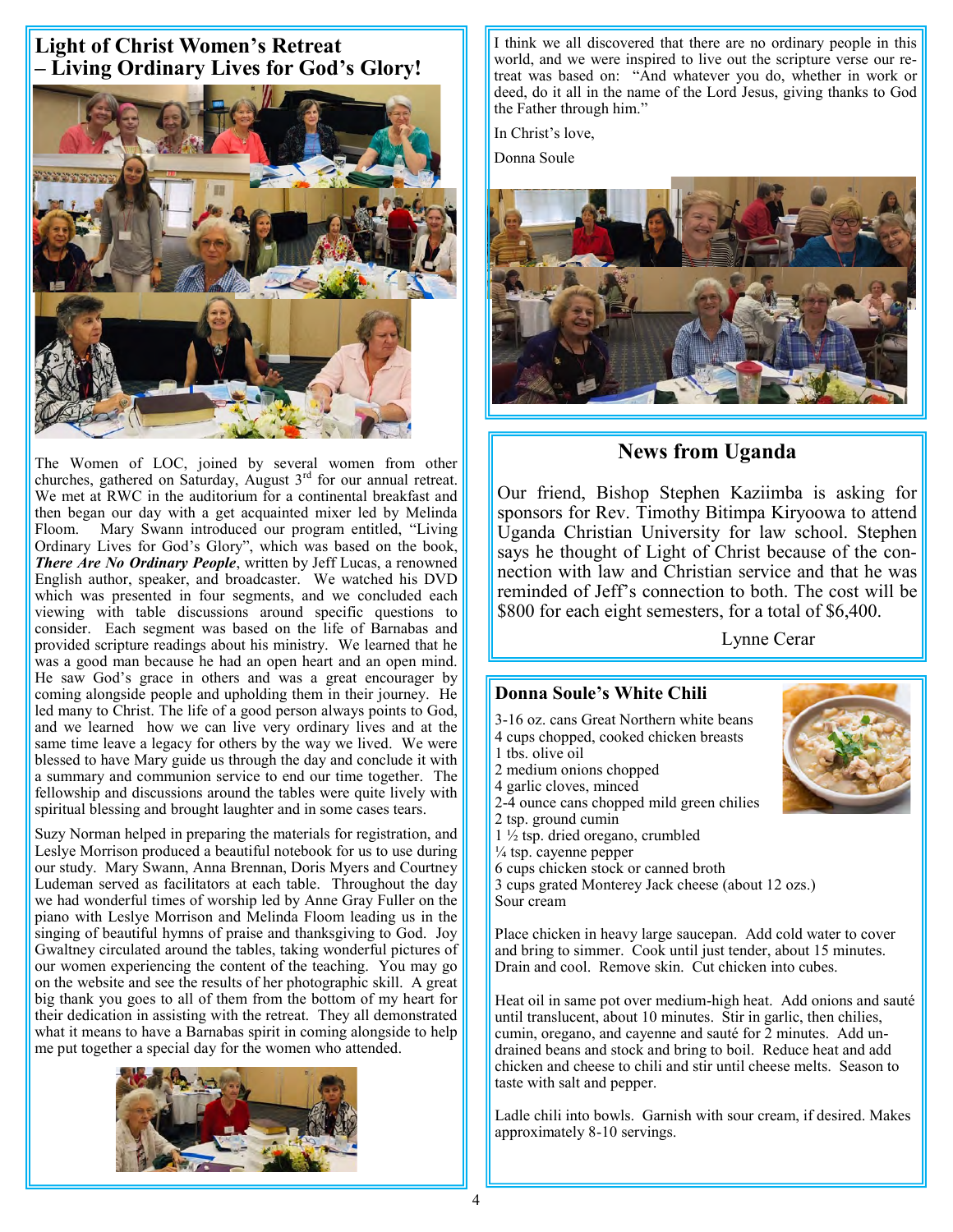

# **NEW DMV LAW!**

Virginia driver's licenses are changing, effective October 1, 2020. This will effect you if you plan to fly or visit a military base. You can find more information is posted in Parish Hall or check with the local DMV.

# **Difference Between the Two Cards**

**Standard credential:** Your **standard driver's license**, like the one you may have in your wallet right now, can be used to drive. In addition, a driver's license or identification card can be used as ID to vote, cash a check, apply for or receive government benefits, or conduct everyday local business.



The next time you renew your standard credential and choose not to upgrade to a REAL ID, it will display **"Federal Limits Apply"** in the top right corner in order to distinguish it from a REAL ID compliant credential. Because of a federal law change, **beginning October 1, 2020**, you will not be able to use this style of Virginia credential to board a domestic flight or to access secure federal facilities. If you have a U.S. Passport or [another form of approved identification,](https://www.tsa.gov/travel/security-screening/identification) you can use that instead. **Effective immediately**, some military bases may no longer accept non-REAL ID compliant credentials which display "Federal Limits Apply." Please verify identification requirements prior to your visit.

**REAL ID compliant credential:** The **new REAL ID compliant driver's license and identification card** can also be used for all of the same purposes as a standard credential.

However, **beginning October 1, 2020**, the federal government will require you to present this upgraded REAL ID compliant credential or [another form of approved](https://www.tsa.gov/travel/security-screening/identification)  [identification](https://www.tsa.gov/travel/security-screening/identification) in order to board a domestic flight or to access secure federal facilities. **Effective immediately**, some military bases may no longer accept non-REAL ID compliant credentials which display "Federal Limits Apply."

Please verify identification requirements prior to your visit.



REAL ID compliant credentials display a **small star** in the upper right corner to indicate they meet federal requirements. Choose which documents you'll need to bring to DMV to get a REAL ID with DMV's interactive [Document Guide.](https://www.dmv.virginia.gov/apps/documentbuilder/intro.aspx)

#### **Important Things to Remember:**

- You will not need this credential for domestic air travel until October 1, 2020. Until then, you can use your current Virginia driver's license or identification card to board a plane. However, **effective immediately**, some military bases may no longer accept non-REAL ID compliant credentials which display "Federal Limits Apply." Please verify identification requirements prior to your visit.
- Virginia will offer this credential in order to comply with the federal REAL ID Act of 2005.
- The credential is completely optional. If you won't need it, you don't need to get it.

Use this guide to determine which documents to bring to DMV when you apply for a Virginia driver's license, learner's permit, commercial driver's license (CDL) or ID card, or upgrade your current credential to REAL ID. Enter correct information to obtain an accurate list.

Beginning October 1, 2020, the federal government will require you to present a REAL ID compliant credential or another approved form of identification in order to board a domestic flight or to access some secure federal facilities. Effective immediately, some military bases may no longer accept non-REAL ID compliant credentials which display "Federal Limits Apply." Please verify identification requirements prior to your visit.

Upgrade your Virginia credential to an optional REAL ID compliant driver's license or ID today! Learn more at [dmvNOW.com/REALID.](https://www.dmv.virginia.gov/REALID)

You will need original [documents](https://www.dmv.virginia.gov/webdoc/pdf/dmv141.pdf) that prove the following:

- **Identity**
- Legal presence in the United States
- Social security number, if you have been issued one

## **Virginia residency**

All documents are subject to verification.

**Special Note**: Verifying your documents can be a lengthy process. Don't wait to the last minute or expect to make a quick trip to the DMV. One person recently said it took 90 minutes.

More information is on the Parish Hall bulletin board.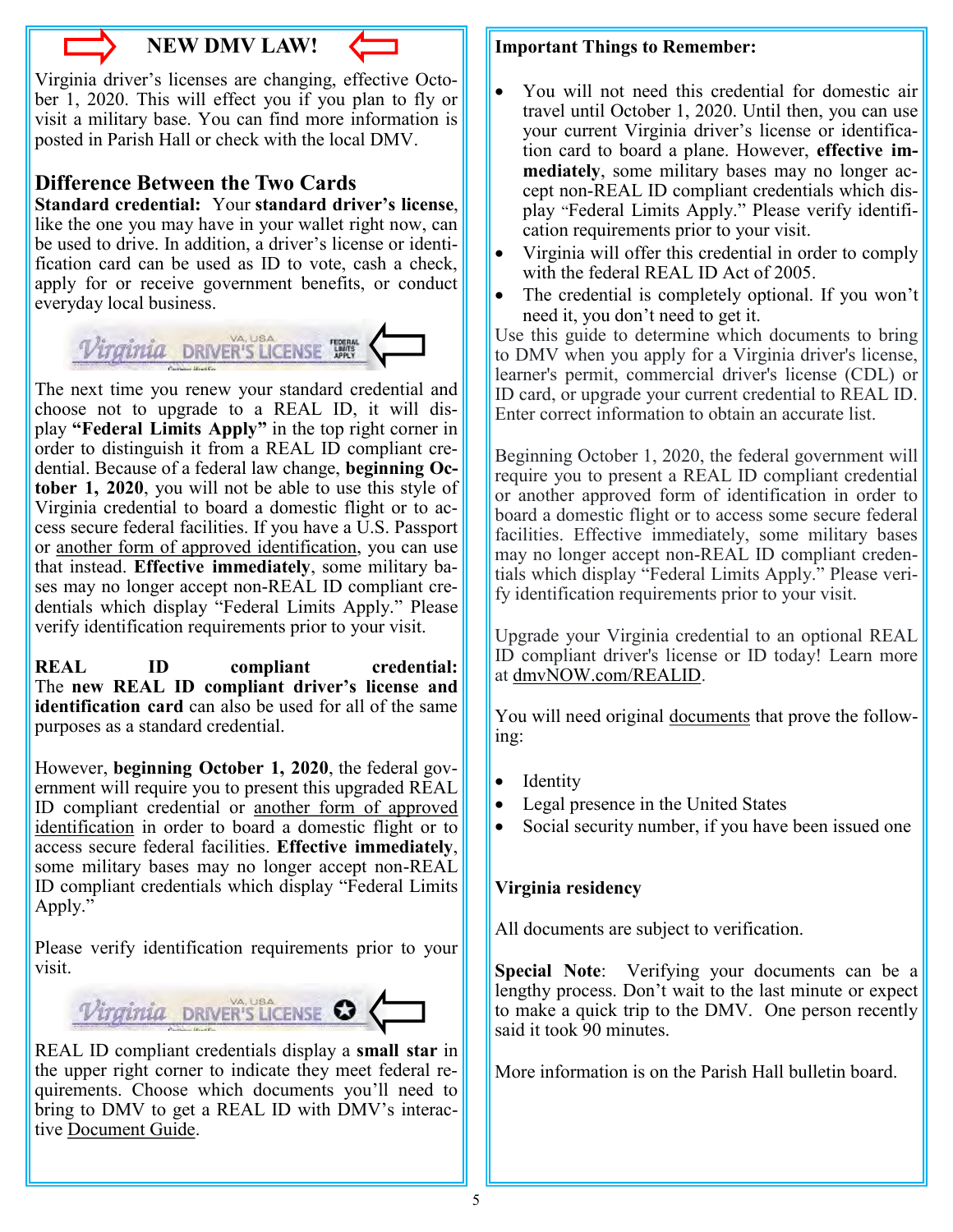#### News from New Hampshire

Dear Light of Christ Friends,

Time flies! It's been a while that we have not written to you! But you are very often in our prayers, those of you we know and those we do not know (yet!). So, I may repeat a few things we have already written about, and this will remind you of the context of our ministry here in New Hampshire.

As you know we started our church planting with a small group, St. Michael's Church. It became very quickly evident to us that our group was not a real church planting team, a core group, but at least we had the "context" of a few people around us. Then, through old age, illness, moves, and deaths our group became too small to be called a church. The remaining participants preferred joining existing churches rather than being in an even more clear church planting context. So, our Bishop, the last members, and we decided to discontinue this group.

We were then, in March 2016, in church planting ministry without a team. When I planted a church in Paris, years ago, it was with a team, and this time we were determined to move on and try without one. Anyway, none was available in the whole New Hampshire since we had no real church in the state.

Interestingly, within a 50-mile radius, we were three plants. One in Portland (ME), another in Biddeford (ME), and us. Although already holding services, these two posts closed in 2017! This is the unfortunate illustration of what the statistics tell us: New Hampshire (and the area around it) is, in sociological data, the least religious state in the USA.

I was able to switch the pastoral time I was giving to our group to connecting with people. I must confess that this was rather successful, I have never been so involved in a community. Vice-president of our HOA, secretary of the Friends of the local library, trustee of the same library, organizer of a social group, member of several social groups... I am invited to give conferences (I love to do so with slide shows!). All this gave us the occasion to meet many people. But we did not find anybody who could be part of that essential ingredient of church planting that is the Core Group.

Now, last April, our Bishop retired and our new Bishop, the Right Rev. Andrew Williams, was consecrated in Amesbury, MA. He is, for the time being, and little by little, individually meeting with all the diocesan clergy. He knows our situation because I have already submitted a report to him, as I was doing with our previous Bishop. We are waiting to meet with him.

At present, Katrina and I happily continue our ministry, meeting people and seize the opportunity to be witnesses of Christ. This happens, from time to time, but as yet we have not seen a possibility to go farther. No occasion of contact with people is completely lost, even if we do not see immediately a result! But evidently, we are wondering (and you may too!) how long we should persevere in this type of ministry here. So, we keep forging ahead, for now, asking the Lord whether a different season of ministry is awaiting us. Thank you for your prayers.

still a school nurse at the local Middle School. My various involvements take a lot of my time, and we like meeting new people. Ironically, we still have many occasions to think of the Northern Neck because we still have our house in Lancaster, rented and under the care of a property manager. If ever we sold it, this could be an opportunity to see you all. We read the bulletin and the newsletter, and just today we remarked that many of our friends from St. Stephen's are still there.

The summer is always hot here and this one is no exception. The AC is happily humming along, and everything is growing in our garden.

We always appreciate when we get more individual news from you! You are all in our prayers and especially, the Rev. Moffitt...

The photo was taken in our Cathedral in Amesbury after the service of consecration of our Bishop, two of our contacts came with us.



With love,

Daniel and Katrina Mochamps 603.839.1721 (63 Sky View Dr., Farmington, NH 03835) We are on Facebook.



**Now is a good time to start collecting things for our Samaritan's Purse boxes, which will be filled in November!**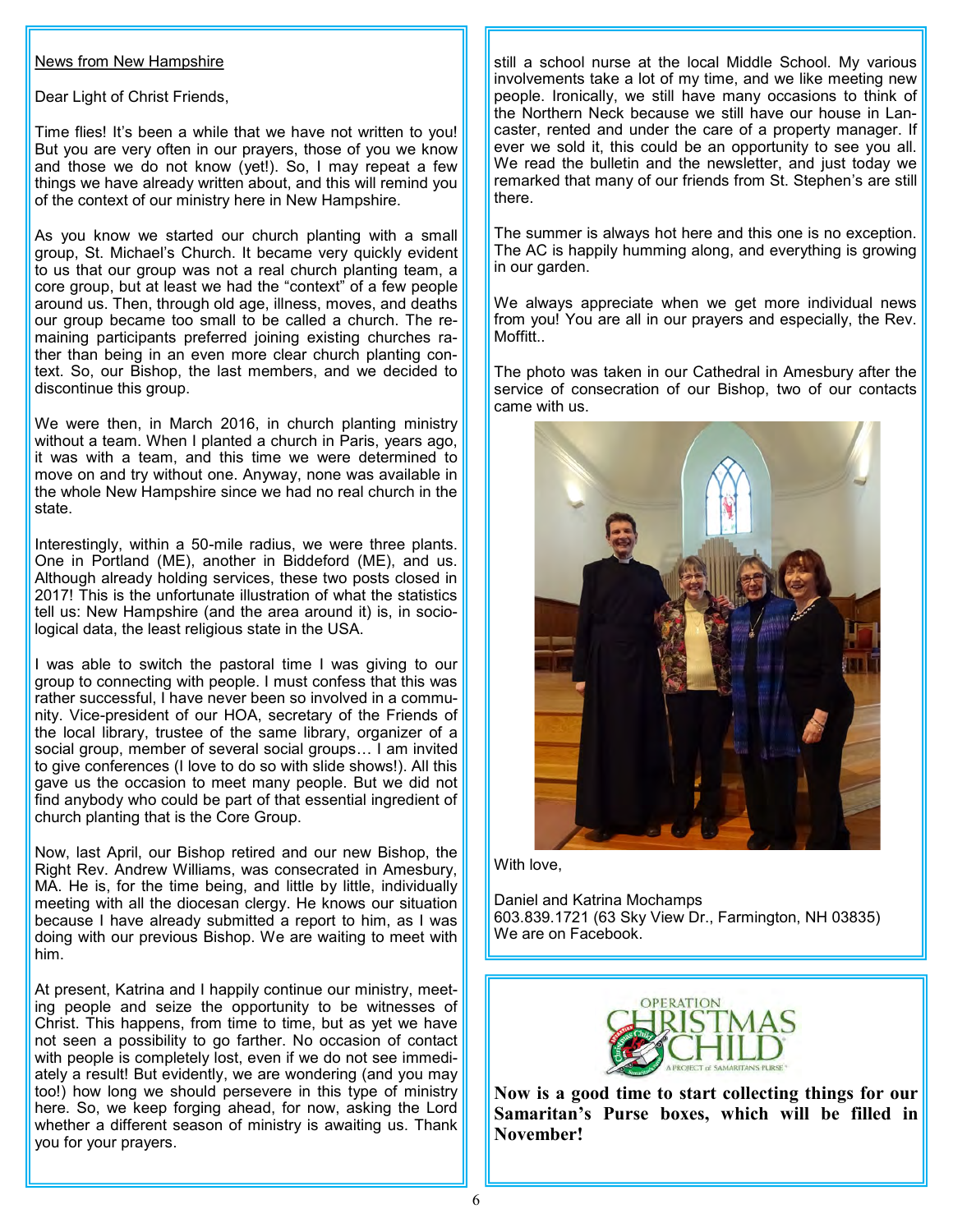# **IN THE LORD'S SERVICE**

## **Acolytes**

- Sep 1 Jane Wrightson Sep 8 Marie Carstensen Sep 15 Constance McDearmon
- Sep 22 Jane Wrightson
- Sep 29 Ed Feddeman

#### **Lesson Readers**

- Sep 1 Charlaine Andrulot (L)
- Sep 8 Sandi Ward<br>Sep 15 Bill Tracev (I
- Bill Tracey (L)
- Sep 22 Susan Read (L)
- Sep 29 Lyn Conley (L)

#### **Eucharist Ministers**

| Sep    | $\overline{1}$ | Tony Blackstone, Lucy Logan      |
|--------|----------------|----------------------------------|
| Sep    | -8             | Constance McDearmon, Suzy Norman |
| Sep    | 15             | Tony Blackstone, Lucy Logan      |
| Sep 22 |                | Constance McDearmon, Suzy Norman |
| Sep 29 |                | Tony Blackstone, Lucy Logan      |
|        |                |                                  |

#### **Ushers**

Sep 1 George Beckett, Phyllis TeStrake Sep 8 Jim Logan, Pam Smith Sep 15 Dave Peresluha, Marie Carstensen Sep 22 Chris Cralle, Howard York Sep 29 Jim Logan, Bill Tracey Oct 6 Anna Brennan, Constance McDearmon

#### **Greeters**

|        | Marie Carstensen        |
|--------|-------------------------|
| -8     | Donna Soule             |
| Sep 15 | <b>Cheryl Swann</b>     |
| Sep 22 | <b>Phyllis TeStrake</b> |
| - 29   | <b>Fred Wimberly</b>    |
| 6      | Howard and Lynn York    |
|        |                         |

## **Altar Guild**

September Donna Soule, Suzy Norman

# **Nursery will be closed until further notice**

# **Counters**

September Betty Dillingham

*O God, our times are in your hand: Look with favor, we pray, on your servants named above, as they begin another year. Grant that they may grow in wisdom and grace, and strengthen their trust in your goodness all the days of their lives;* 

*through Jesus Christ our Lord. Amen.*

# **Coffee Hour**

### **Altar Rail Ministers**

- Sep 1 Jim and Lyn Conley Sep 8 Walt and Phyllis TeStrake<br>Sep 15 Ernie Proctor, Mary Swanr
- Sep 15 Ernie Proctor, Mary Swann<br>Sep 22 Steve Proctor, Mary Swann
- Steve Proctor, Mary Swann
- Sep 29 Ernie Proctor, Donna Soule

## **Vestry Person on Duty**

- Sep 1 Dave Peresluha
- Sep 8 Alison Kimmitt<br>Sep 15 Barbara Seed
- Barbara Seed
- Sep 22 Ernie Proctor

Sep 29 Randy Smith

# Happy August Birthdays!

| Sep    |                | Lucy Logan                |
|--------|----------------|---------------------------|
| Sep    | $\overline{2}$ | <b>Charlaine Andrulot</b> |
| Sep    | - 7            | Peggy Lassanske           |
| Sep    | 15             | Pam Smith Fife            |
| Sep    | - 20           | <b>Alison Kimmitt</b>     |
| Sep 23 |                | Dick Seed                 |
| Sep 25 |                | <b>Henry Fife</b>         |
| Sep 29 |                | Dan Hickey                |

# Happy August Anniversaries!

- Sep 1 Sharon Baldacci and Randy Smith
- Sep 8 Jane and Charles Wrightson
- Sep 15 Irene and Allen Haley
- Sep 18 Dixie and Jim Sanderlin
- Sep 25 Wendy and Carl Smith
- Sep 29 Jan and George Beckett